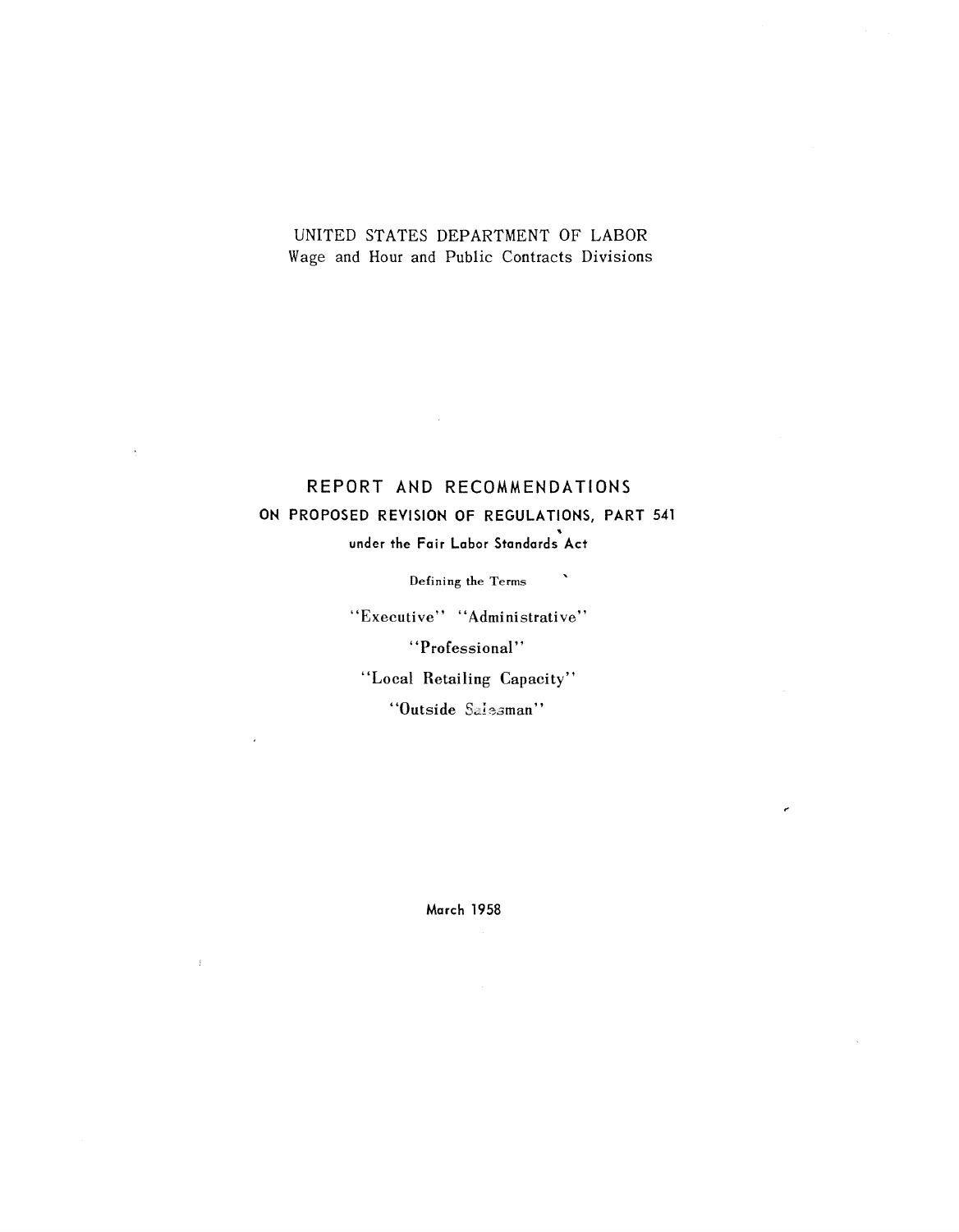$\label{eq:2.1} \frac{1}{\sqrt{2}}\left(\frac{1}{\sqrt{2}}\right)^{2} \left(\frac{1}{\sqrt{2}}\right)^{2} \left(\frac{1}{\sqrt{2}}\right)^{2} \left(\frac{1}{\sqrt{2}}\right)^{2} \left(\frac{1}{\sqrt{2}}\right)^{2} \left(\frac{1}{\sqrt{2}}\right)^{2} \left(\frac{1}{\sqrt{2}}\right)^{2} \left(\frac{1}{\sqrt{2}}\right)^{2} \left(\frac{1}{\sqrt{2}}\right)^{2} \left(\frac{1}{\sqrt{2}}\right)^{2} \left(\frac{1}{\sqrt{2}}\right)^{2} \left(\$  $\mathcal{L}_{\text{max}}$  and  $\mathcal{L}_{\text{max}}$  . We can also  $\label{eq:2.1} \frac{1}{\sqrt{2\pi}}\int_{\mathbb{R}^3}\frac{1}{\sqrt{2\pi}}\left(\frac{1}{\sqrt{2\pi}}\right)^2\frac{1}{\sqrt{2\pi}}\int_{\mathbb{R}^3}\frac{1}{\sqrt{2\pi}}\left(\frac{1}{\sqrt{2\pi}}\right)^2\frac{1}{\sqrt{2\pi}}\frac{1}{\sqrt{2\pi}}\int_{\mathbb{R}^3}\frac{1}{\sqrt{2\pi}}\frac{1}{\sqrt{2\pi}}\frac{1}{\sqrt{2\pi}}\frac{1}{\sqrt{2\pi}}\frac{1}{\sqrt{2\pi}}\frac{1}{\sqrt{2\$  $\overline{a}$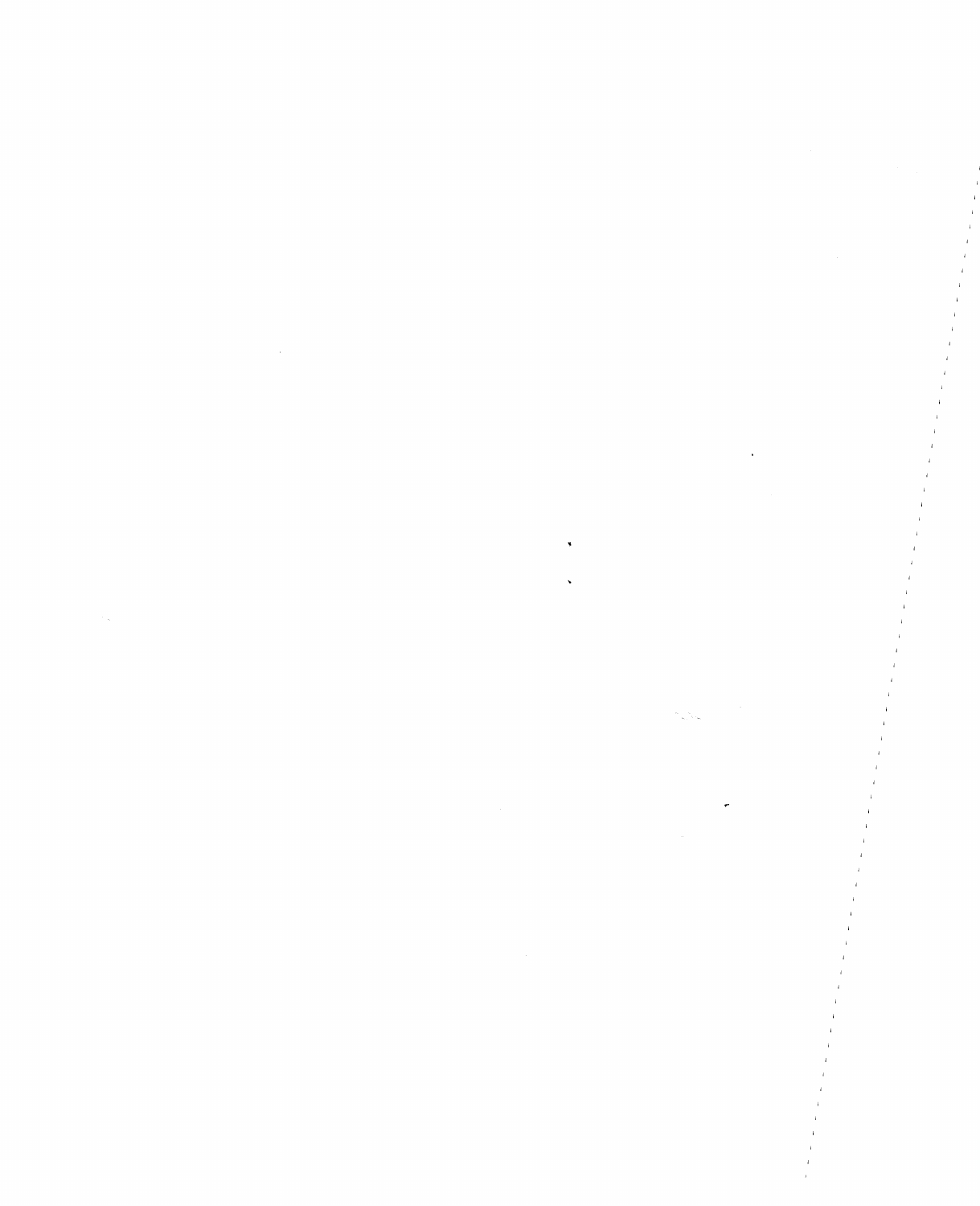## U. S. DEPARTMENT OF LABOR Hage and Hour and Public Contracts Divisions Washington 25, D. C.

-------------------------Proposed revision of Regulations, Part 541, Report and Recommendations March 3, 1958 under the Fair Labor : Standards Act

This report deals with the hearings held to determine what changes, if any, should be made in the salary tests contained in Regulations, Part 541.

Section  $13(a)(1)$  of the Fair Labor Standards Act provides an exemption from its minimum wage and overtime requirements for any employee employed in a bona fide executive, administrative, or professional capacity, as such terms are defined and delimited by regulations of the Administrator. Pursuant to this au'thority, Regulations, Part 541, were last amended effective January 25, 1950. Among other requirements, these regulations require that executive employees be paid not less than \$55 a week on a salary basis in order to qualify for exemption. Administrative and professional employees must be paid not less than \$75 a week on a salary or fee basis for the exemption to apply. The regulations also contain special provisos modifying certain sections of the regulations for such employees who are paid \$100 a week or more.  $\sim$  1%.

In Puerto Rico and the Virgin Islands, the salary test for executive employees is \$30 a week and for administrative and professional employees, \$200 a month on a salary or fee basis. These basic salary tests for Puerto Rico and the Virgin Islands were established in 1940, and were not changed when the regulations were amended in 1950. At that time, however, the special provisos for employees paid \$100 a week or more were made applicable to the Islands.

Experience in administering these regulations, in light of the widespread increases in wages and salaries which have taken place since these salary levels were established, indicated that consideration must be given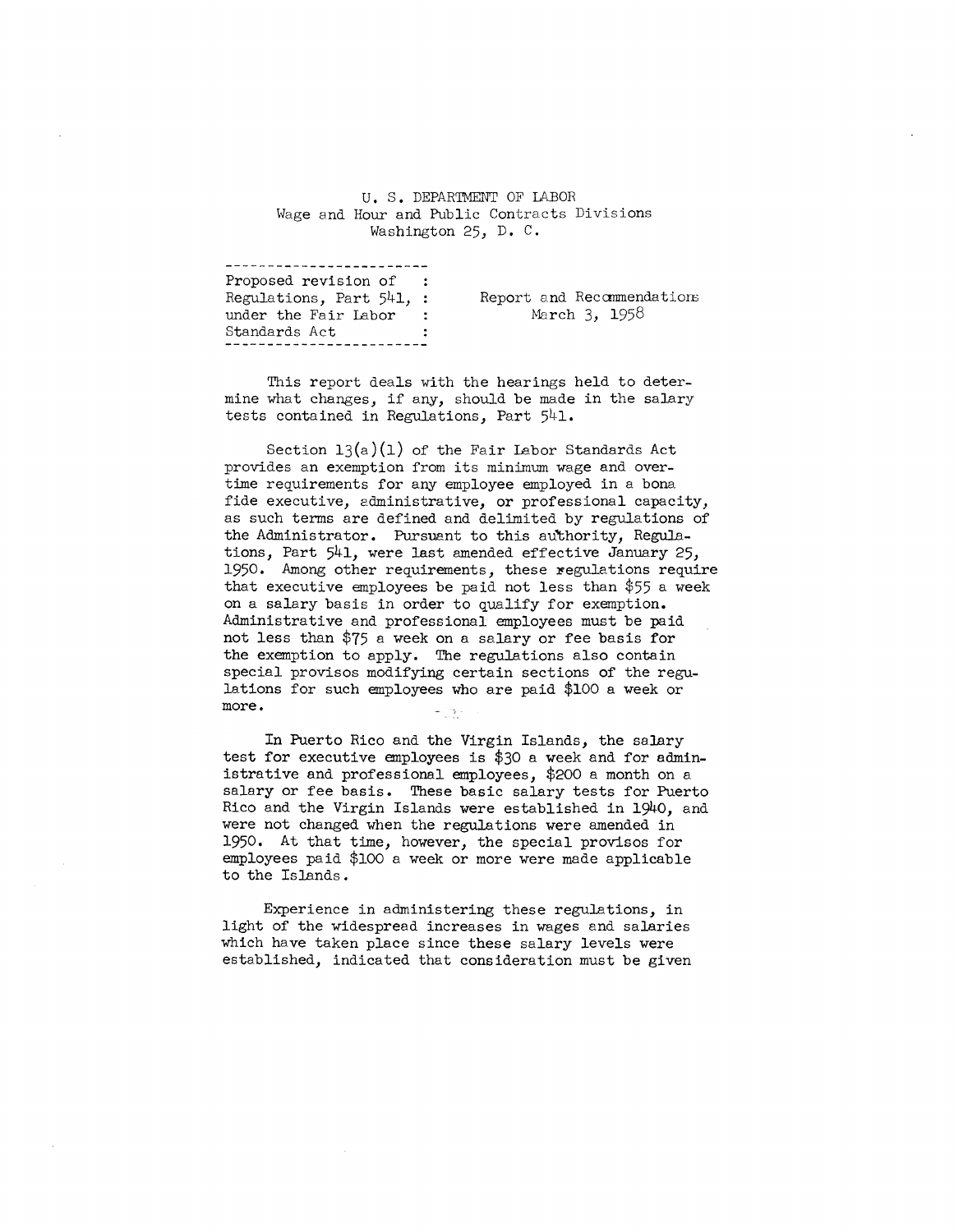to amendment of the regulations. Pursuant to notices published in the Federal Register (20 **F.R.** 8388: 21 **F.R.** 323), separate hearings were held in Washington, D. C., beginning on December 12, 1955, and in Santurce, Puerto Rico, beginning on February 15, 1956, before representatives of the Administrator, at which interested persons submitted evidence on the following question:

What, if any, changes should be made in the provisions contained in subsections  $541.1(f)$ ,  $541.2(e)$ , and  $541.3(e)$  of the Regulations with respect to the level of the salaries required for exemption as executive, administrative, and professional employees?

Representatives of industry and labor organizations and other interested persons testified at the hearings and presented exhibits. In addition, many statements in lieu of personal appearance were filed. The record was held open for 30 days beyond the close of each of the hearings for the filing of additional statements.

#### Function of the Salary Requirement

The salary tests in the definitions of executive, administrative and professional employees have been an integral part of the regulations since 1940. The terms bona fide executive, administrative and professional imply a certain prestige, status and importance, and the employee's salary serves as one mark of his status in management or the professions. It is an index of the status that sets off the bona fide executive from the working squad-leader, and distinguishes the clerk or sub-professional from one who is performing administrative or professional work. Generally speaking, salary is a good indicator of the degree of importance attached to a particular employee's job.

Essentially, the salary tests are guides to assist in distinguishing bona fide executive, administrative, and professional employees from those who were not **in**tended by the Congress to come within these categories. They furnish a practical guide to the investigator as well as to employers and employees in borderline cases,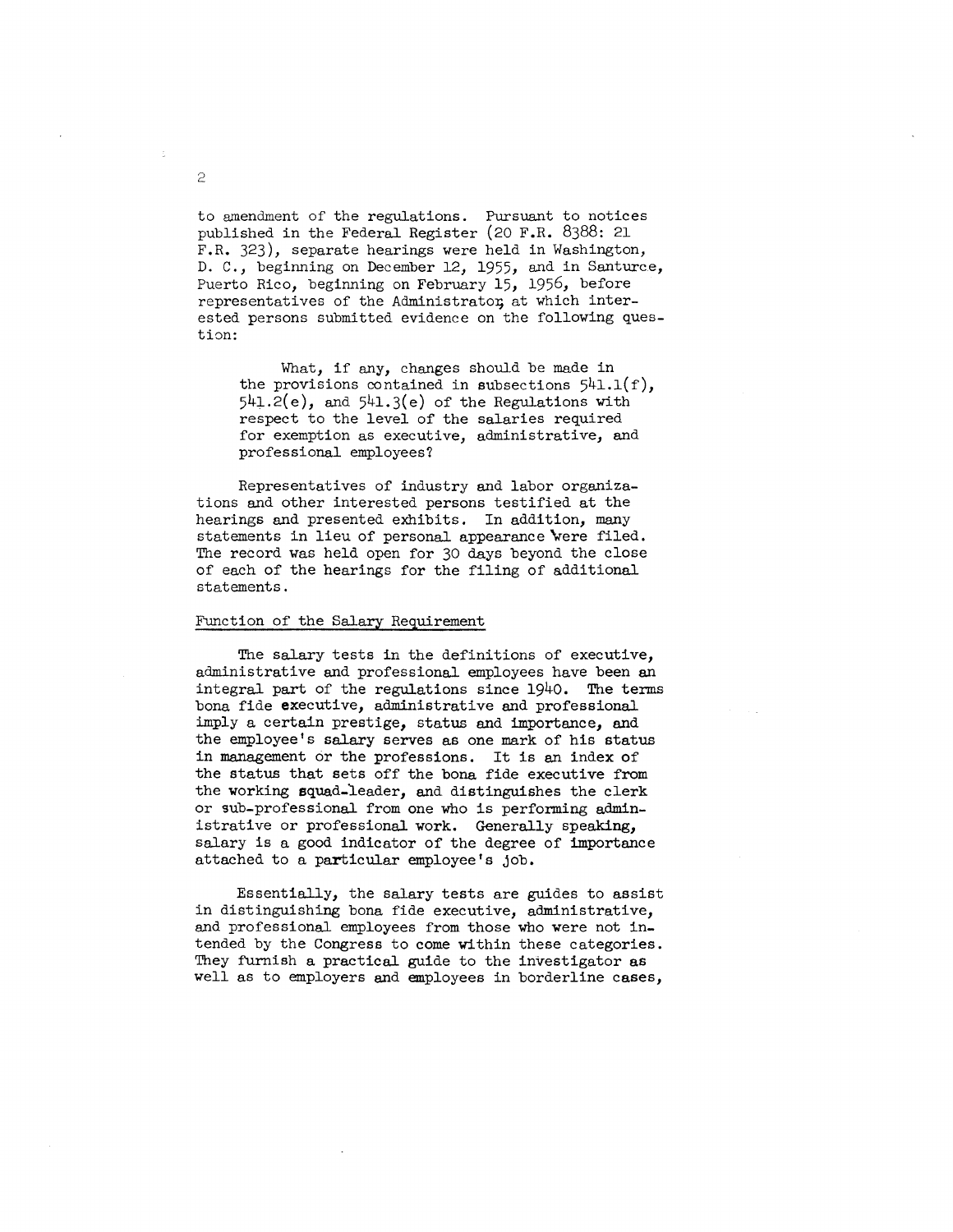and simplify enforcement by providing a ready method of screening out the obviously nonexempt employees. Employees who do not meet the salary test are generally also found not to meet the other requirements of the regulations.

## Proposals to Eliminate the Salary Requirement

Several witnesses at the hearing and a number of persons who filed statements in lieu of personal appearance proposed that the salary tests be eliminated from the regulations. These proponents contended that the salary tests were unnecessary and that the exemption should be based solely on the employee's duties. Some persons contended that the salary test WaS illegal.

These same arguments were given careful consideration before the adoption of the regulations in 1940 and before their amendment in 1950. There appear to be no more valid reasons for eliminating these tests from the regulations at this time than there were after previous hearings on the question.

The arguments that the salary tests are unnecessary or that they do not assist in drawing a line between exempt and nonexempt employees are not supported by the Divisions' experience. In the years of experience in administering the regulations, the Divisions have found no satisfactory substitute for the salary tests. Throughout this period, moreover, there have been no indications that the salary tests have resulted in defeating the exemption for any substantial number of individuals who could reasonably be classified for purposes of the Act as bona fide executive, administrative, or professional employees. There appears to be no substantial basis for questioning the legal validity of the salary requirement, since this test has been sustained in a number of circuit court decisions.

It was also urged at the hearing that licensed engineers and certified public accountants be excepted from the salary requirement in the definition of professional. The regulations contain such an exception for holders of licenses or certificates to practice law or medicine who are actually practicing their professions.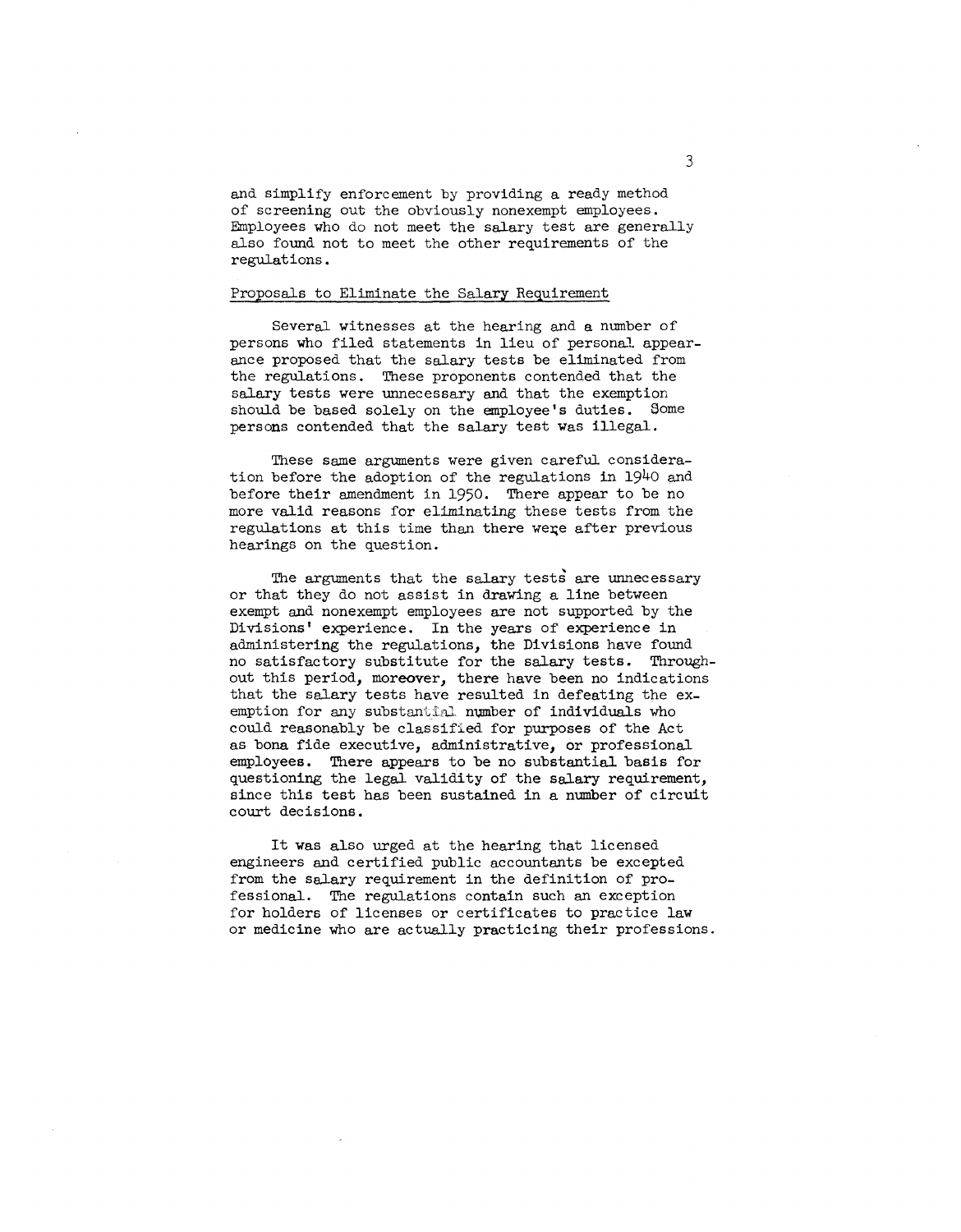This exception was based on the traditional standing of these professions, the recognition of doctors and lawyers as quasi-public officials, the universal requirement of licensing, and the relatively simple problems of classification in these professions. Similar proposals were considered in the 1949 report of the presiding officer on proposed revision of these regulations.

The reasons given in the 1949 report for not adopting these proposals appear to be valid at this time also. Engineers and accountants, unlike members of the medical and legal professions, may perform work in their fields without possessing licenses. Thus, the exception would be extended to only a portion of those engaged in these professions. Many engineers and accountants who do not possess licenses or certificates qualify for exemption on the basis of their duties and salaries. To provide an exception on the basis proposed would result in unequal treatment under the regulations. I therefore recommend that these proposals not be adopted.

#### Salary Levels Proposed at the Hearings

Industry witnesses suggested salaries ranging fran \$60 to \$85 a week for executives, and \$80 to \$100 a week for administrative and professional employees. Proposals for the special provisos ranged from \$110 to \$120 a week. Union proposals were considerably higher, ranging from \$100 to \$115 a week for executives, and \$115 to \$150 for administrative and professional employees. A salary test of \$150 a week was suggested for the special provisos by sane union representatives.

#### Considerations in Setting Salary Levels

As indicated above, the primary objective of the salary test is the drawing of a line separating bona fide executive, administrative and professional employees from such employees as working foremen and production workers, technicians, clerical workers and sub-professional employees. That such a dividing line cannot be drawn with great precision, and can at best be only approximate, has been recognized in previous revisions of the regulations.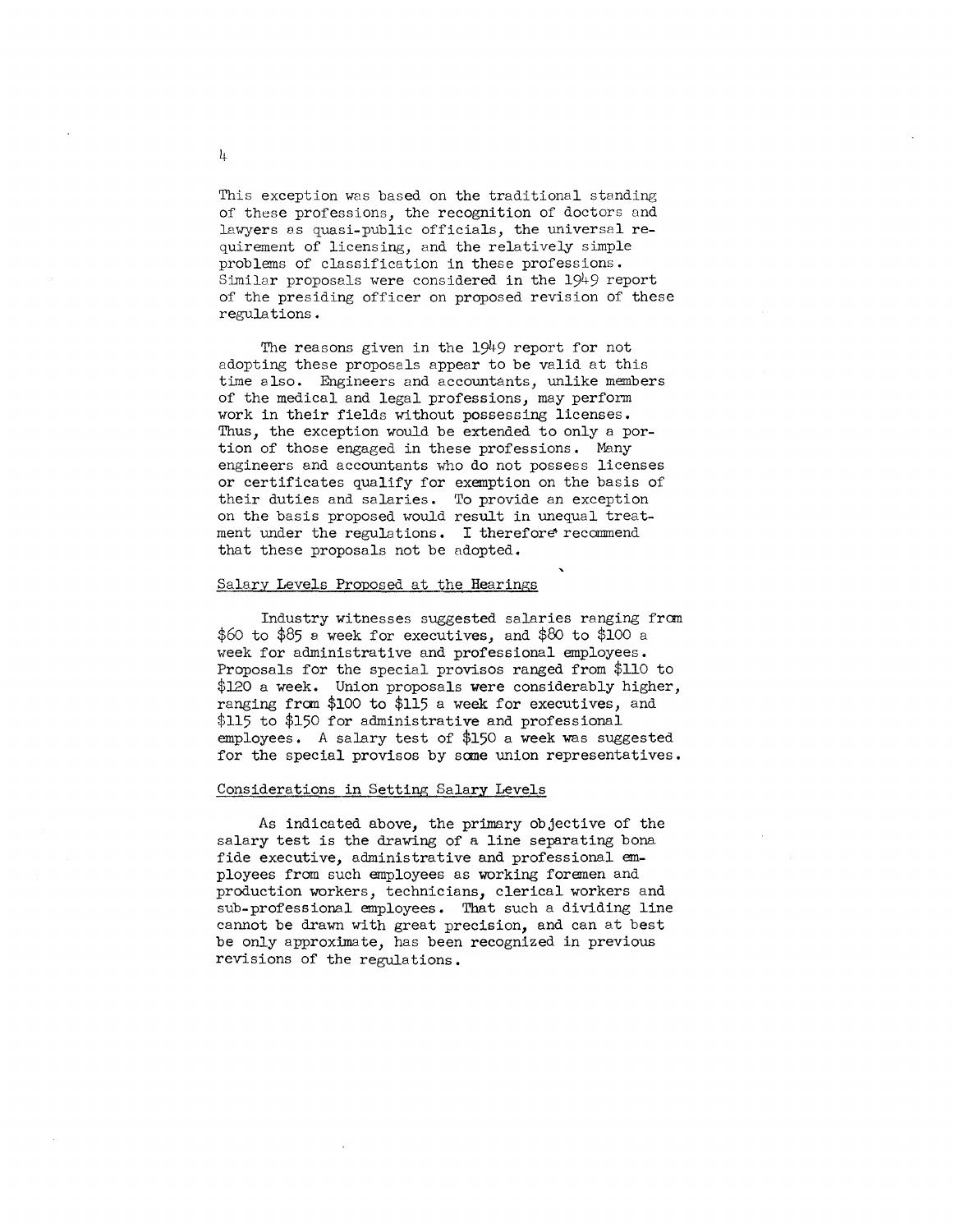The salary tests have thus been set for the country as a whole (except for Puerto Rico and the Virgin Islands), with appropriate consideration given to the fact that the same salary cannot operate with equal effect as a test in high-wage and low-wage industries and regions, and in metropolitan and rural areas, in an economy as ccnnplex and diversified as that of the United States. Despite the variation in effect, however, it is clear that the objectives of the salary tests will be accomplished if the levels selected are set at points near the lower end of the current range of salaries for each of the categories. Such levels will assist in demarcating the "bona fide" executive, administrative and professional employees without disqualifying any substantial number of such employees.

Available information indicates clearly that there is considerable overlapping between salaries paid nonexempt employees and the salaries currently paid employees for whom exemption may be" claimed under the present regulations. To be effective, therefore, new salary levels must be set above the absolute minimum salaries currently paid to employees now considered exempt. Inevitably, if the salary tests are to serve their purpose in a situation where salaries and wages have risen, some employees who have been classified as exempt under the present salary tests will no longer be within the exemption under any new tests adopted. Such employees include some whose status in management or the professions is questionable in view of their low salarieo, Also included in the group who would not be exempt are employees whose exempt status, on the basis of their duties and responsibilities, is questionable. It is with respect to these borderline employees that the salary tests prove most useful in furnishing a practical guide which helps prevent misclassification. It has been the Divisions' experience that there is a tendency on the part of employers to misclassify employees, particularly in the administrative and professional categories, when the salary levels become outdated by a marked upward movement of wages and salaries.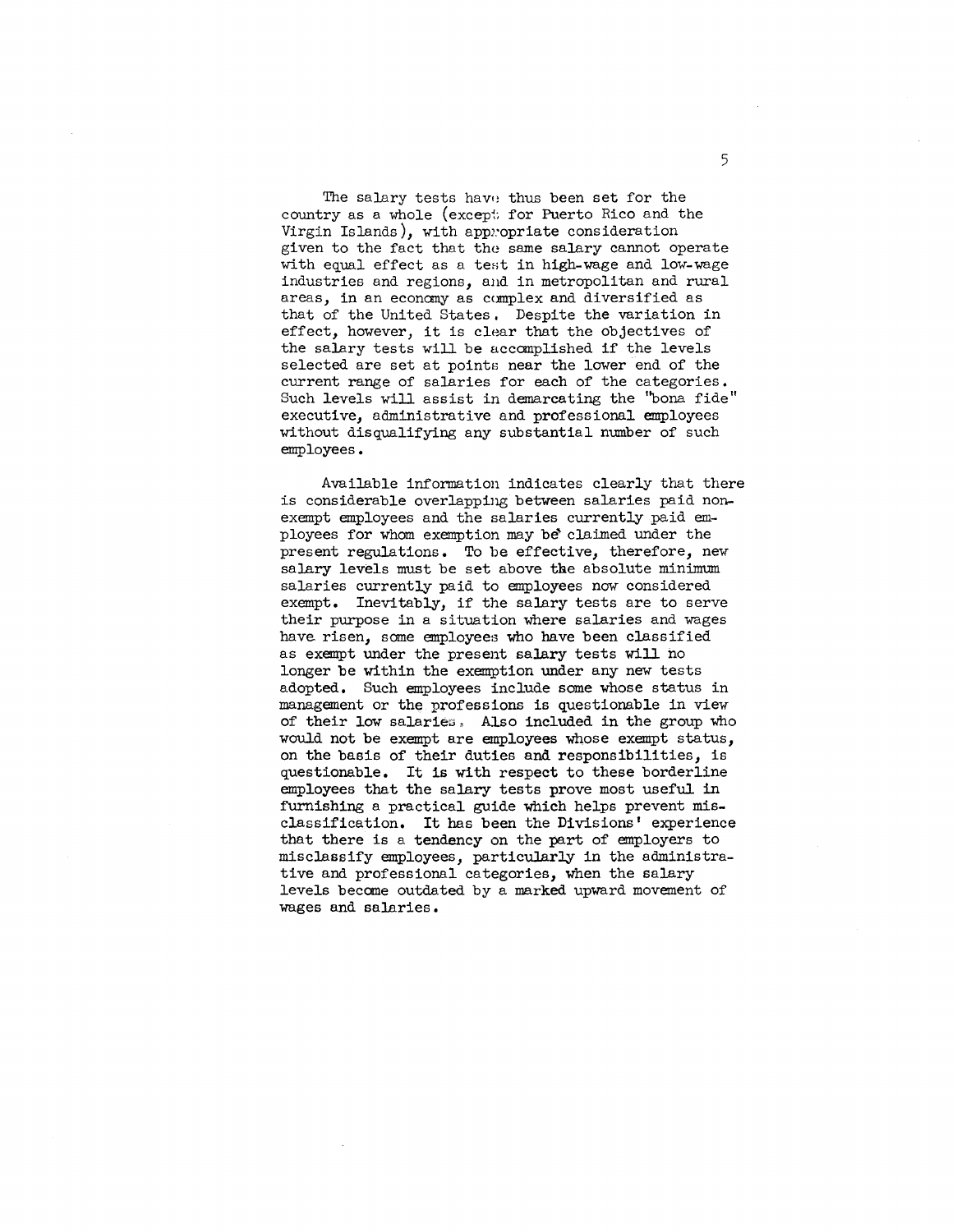#### Available Information on Salary Levels

Information on the actual salaries paid the employees in question is provided by the Divisions' investigations. For a period of eight months - January through August 1955 - investigators of the Divisions secured information, during the normal course of their investigations for compliance with the Act, on salaries paid to employees who qualified for exemption. This information was published prior to the hearing in a report entitled "Earnings Data Pertinent to a Review of the Salary Tests for Executive, Administrative and Professional Employees." The report contains tabulations of salaries grouped by major geographic regions, by number of employees in the establishment, by size of city, and by broad industry groups. In addition, the report contains data secured from published materials which indicate how wage and salary levels have changed from 1949, and information on starting salarIes of college graduates. All this material, as well as all the other information in the record and data subsequently secured from official government sources, was used in arriving at the recommendations as to the appropriate salary levels.

The most direct evidence of actual salaries paid executives, administrative and professional employees is found in the Divisions' survey. This survey, which shows the range of salaries paid these employees, provides data for finding an appropriate demarcation line at the lower end of the range of salaries for each category. While the survey information was obtained as a by-product of the Divisions' regular investigation program rather than as a special statistical survey, I believe the information contained therein reflects the salary patterns with reasonable accuracy.

It is my conclusion, from all the evidence, that the lower portion of the range of prevailing salaries will be most nearly approximated if the tests are set at about the levels at which no more than about 10 percent of those in the lowest-wage region, or in the smallest size establishment group, or in the smallestsized city group, or in the lowest-wage industry of

6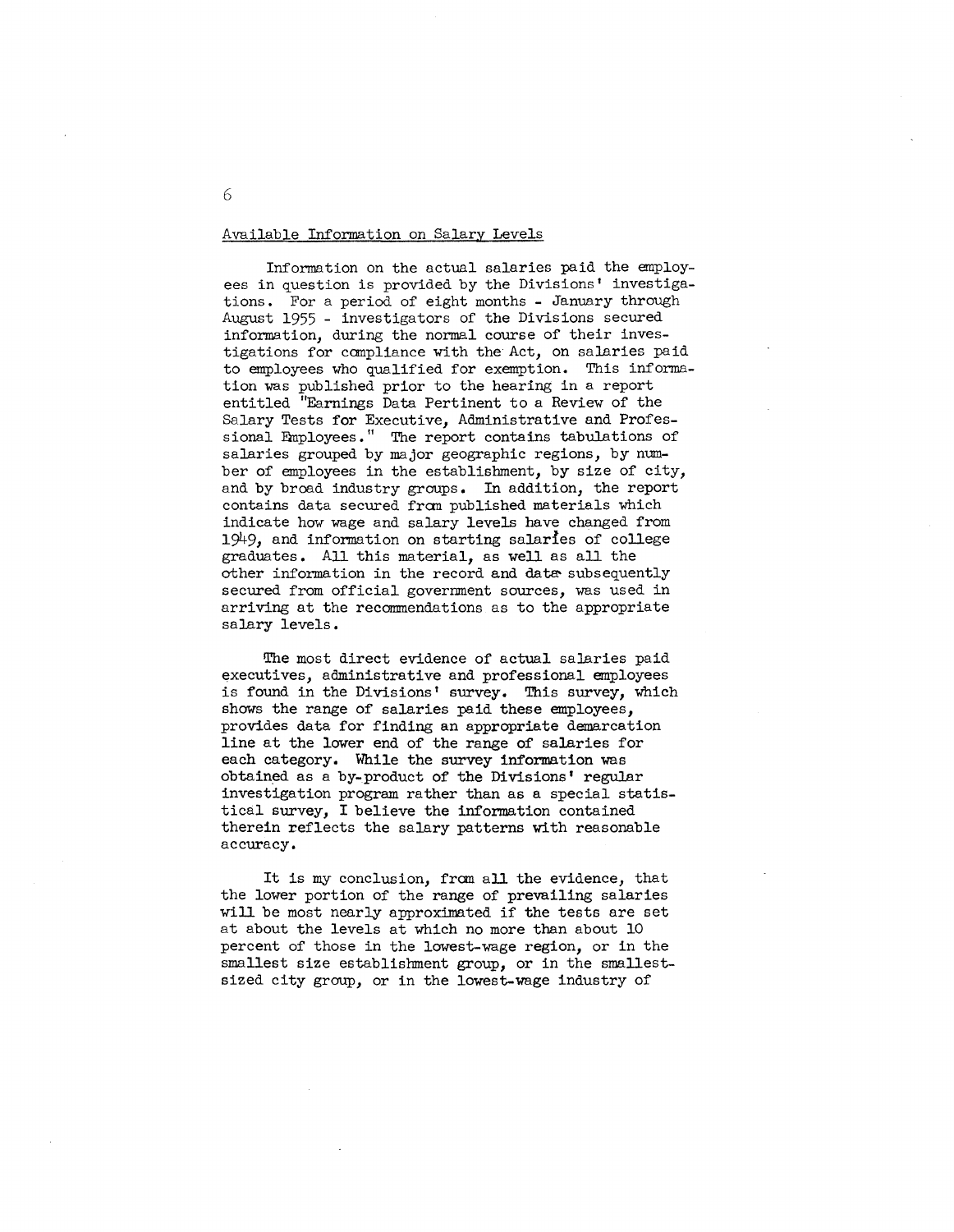each of the categories would fail to meet the tests. Although this may result in loss of exemption for a few employees who might otherwise qualify for exemption, I believe that in the light of the objectives discussed above, this is a reasonable exercise of the Administrator's authority to "delimit" as well as to define.

## Summary of the Survey Data

#### Executive employees

Ten percent of the employees found to be exempt as executives in the lowest-wage region, the South, were paid less than \$75 a week during the period covered by the survey. In establishments with 1 to 7 employees, 10 percent of the executives were also paid under  $$75$  a week. In those establishments with 8 to 19 employees, 6 percent received salaries of less than \$75 a week. Nine percent of the executive employees were paid less than \$75 a week, and 14'percent under \$80, in towns of less than 2,500 population. Six percent were paid less than \$75 a week in the lowestwage industry group, the services, and 10 percent under  $$80.$  For the United States as a whole, 4 percent of the exempt executives were paid under \$75 a week.

#### Administrative and professional employees

In the lowest-wage area, the South, 10 percent of the administrative employees found to be exempt were paid less than  $$85$  a week. The distribution by size of establishment shows that 10 percent were paid under \$85 a week in the 8 to 19 employee group. In the 1 to 7 employee group, 7 percent were paid less than \$80 and 14 percent less than \$85.

In towns under 2,500 population, the proportion paid less than \$80 a week was 7 percent, and under \$85 a week, 11 percent. In the lowest-wage industry group, finance and insurance, 10 percent of the administrative employees were paid under \$85 a week. For the United States as a whole, 6 percent of the administrative employees were paid less than \$85 a week.

 $\mathbf{L}$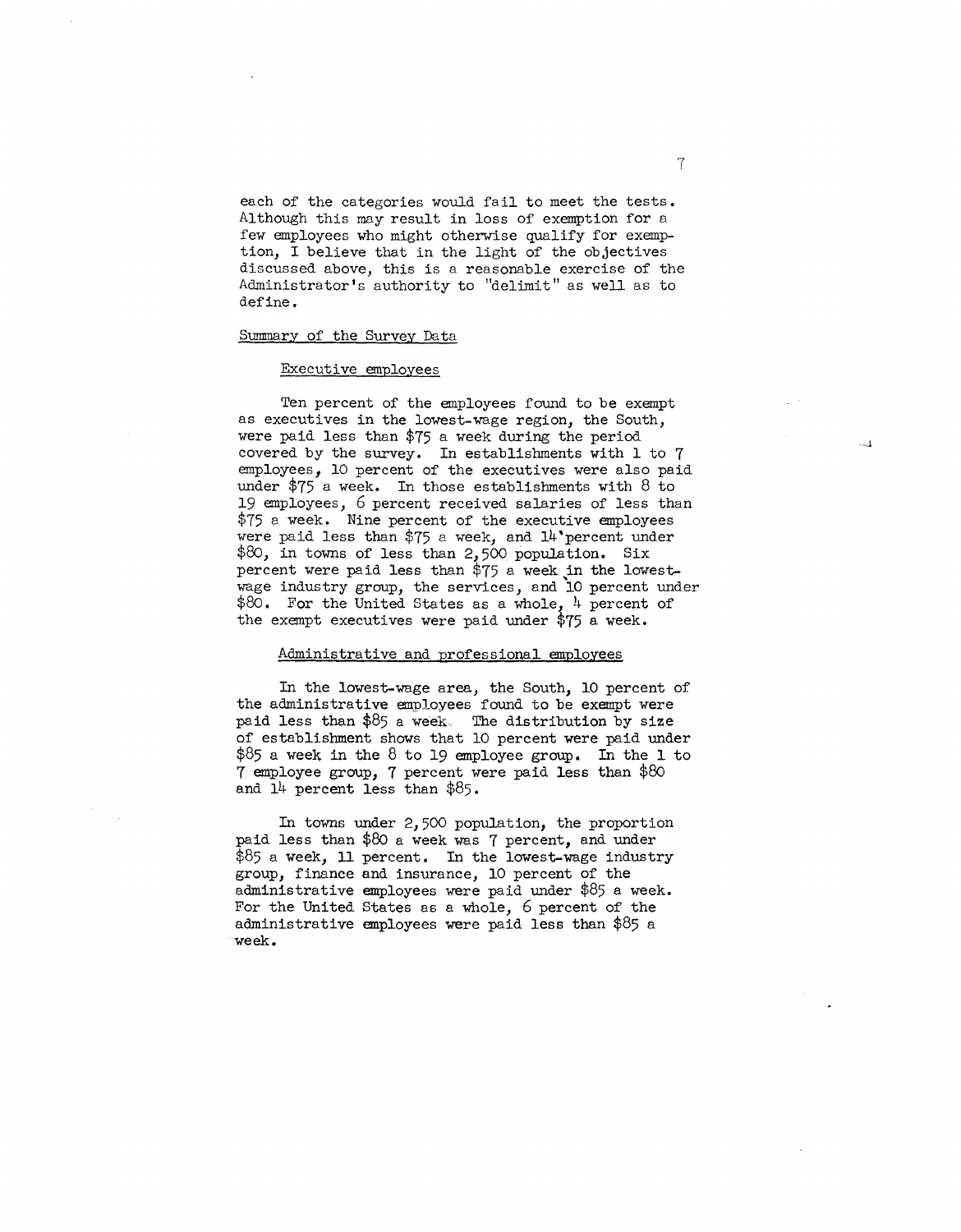Nine percent of the professional employees in the South were paid less than \$90 a week and 14 percent under \$95. In establishments with 1 to 7 employees, 8 percent were paid less than \$85 a week and 13 percent under \$90. In the 8 to 19 group, there were 7 percent under \$85 and 13 percent under \$90. For towns under 2,500 population, 8 percent were paid less than \$90 a week.

In the lowest industry group, finance and insurance, which included only 122 of the more than 15,000 employees found to be exempt as professionals in the survey, four percent of the professional employees were paid less than \$85 a week, and 15 percent less than \$90. In all other industry groups, less than 10 percent were paid less than \$90 a week. For the United States as a whole, 7 percent of the professional employees were paid under \$95 a week.

#### Levels Indicated by the Survey Data

It is my conclusion that the survey data indicated salary levels of approximately \$75 a week for executives, and \$85 to \$90 a week for administrative and professional employees.

## Other Considerations

In reaching a conclusion as to the appropriate tests, however, consideration should be given to changes since the survey period and to factors that may tend to modify the survey data. Among the latter are the effect of groupings containing relatively small number of employees; the effect of the tendency on the part of many employers to classify as executives higher-level personnel who meet the tests both as executive and administrative employees under the regulations; the effect of various intervals in the groupings; the effect in terms of numbers of establishments affected; the effect on the many small establishments with only one executive, or very few executives; other information in the record as to wages and salaries paid; and, overall, the effectiveness of the resulting recommendations in carrying out the objectives of the salary tests.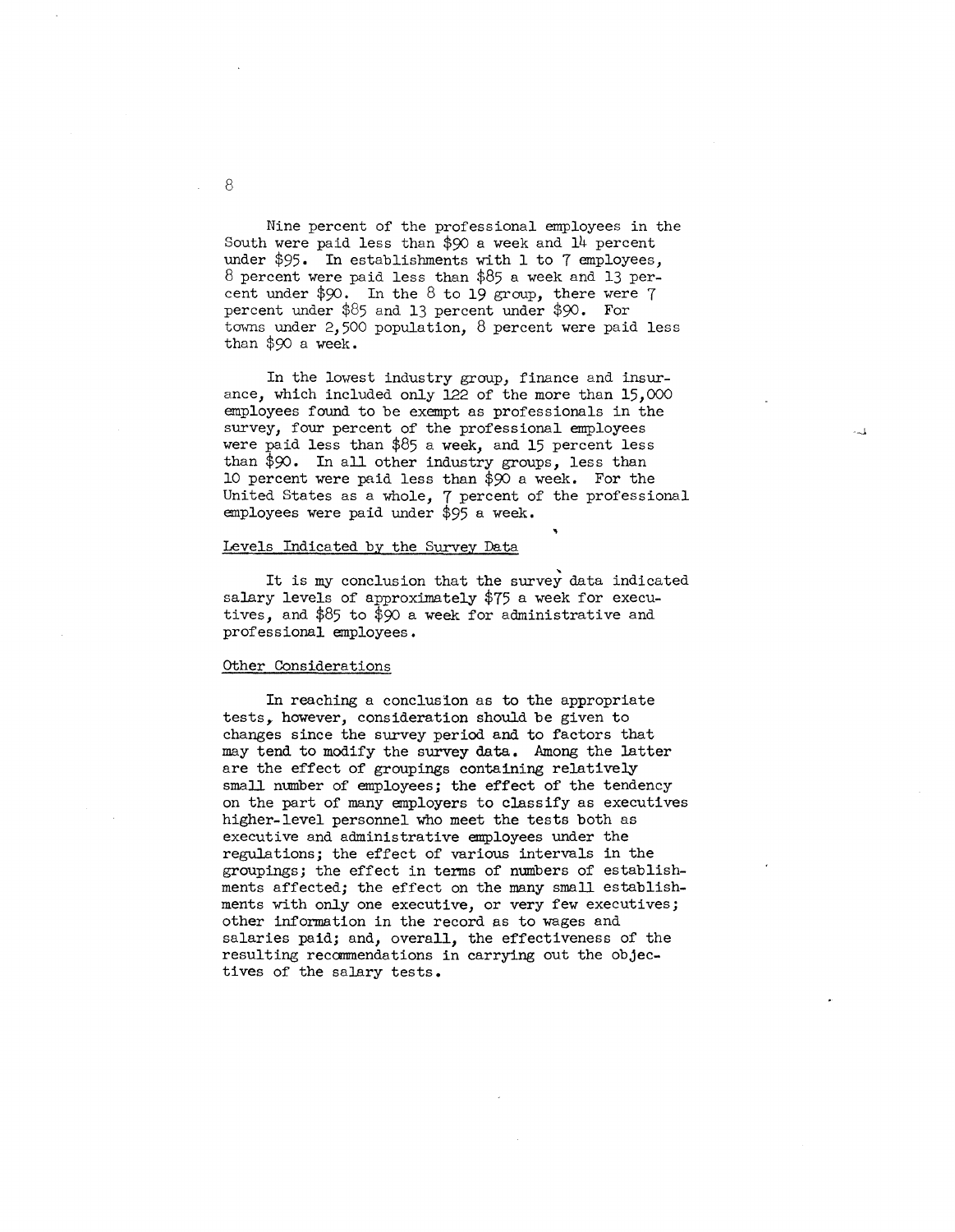It is common knowledge that wages and salaries are generally higher now than they were at the time of the survey. Adjustment is in order for this and the other factors mentioned above if the tests are to have the desired effectiveness.

While the extent of the rise in salary levels cannot be measured precisely, an approximation may be made through the use of data showing increases in earnings of production workers. There are no published statistical series on salaries of executive, administrative and professional employees. However, the Bureau of the Census publishes sample data on annual incane of male employees in the categories "Professional, Technical, and Kindred Workers" and "Managers, Officials, and Proprietors", in its Current Population Reports, Consumer Income. The annual incane of these groups showed marked variations fran year to year, but over the whole period 1949 to 1955 the percentage increases were roughly equivalent to the percentage increase in manufacturing wages as shown by Bureau of Labor Statistics data in its Employment and Earnings series. It is reasonable to conclude that since manufacturing wages increased substantially since 1955, there were also some increase in salaries of exempt- type employees during this period. Some adjustment should, therefore, be made in the salary levels indicated by the survey data to reflect changes suggested by the increase of about 6 percent in weekly wages and about 12 percent in average hourly earnings in manufacturing between the survey period and January 1958, and the fact that increases in the low-wage industries were typically much less than the increase for all manufacturing, and to allow for the effects of the other factors mentioned above in relation to the problem of establishing appropriate salary tests.

#### **Recommendation**

It is my recanmendation, based on the entire record, that the regulations be amended to provide a salary test of \$80 a week for executives and \$95 a week for administrative and professional employees.

9

---1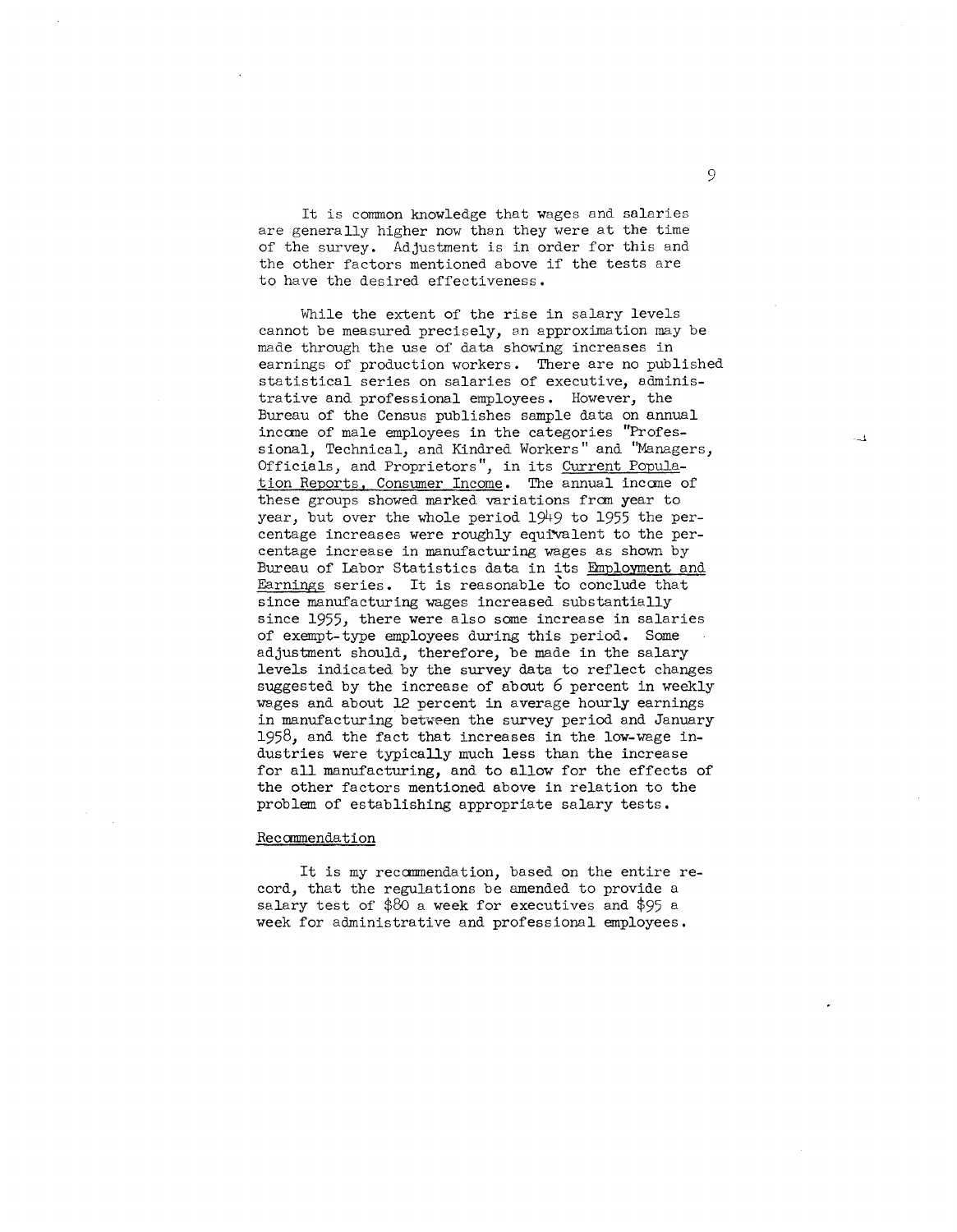#### Special Proviso for High Salaried Employees

The provisos for high salaried employees were premised on the experience of the Divisions that in the categories of employees under consideration the higher the salaries paid the more likely the employees are to meet all the requirements for exemption. It was found that in the rare instances when employees receiving salaries of \$100 a week or more did not meet all the other requirements of the regulations in every workweek, a determination that such employees are exempt would not defeat the objectives of the exemption. Any person paid a salary of \$100 a week or more who has as his primary duty the performance of work which is characteristic of employment in a bona fide executive, administrative or professional capacity was deemed to meet all of the requirements of the pertinent definition.

It was recognized at the hearing that an adjustment of the salary level in these provisos would be required if the basic salary levels in the regulations were raised. Witnesses at the hearing suggested levels for the special proviso that would maintain the present differential of \$25 a week over the level for administrative and professional employees. It is my conclusion, however, that maintaining approximately the percentage differential in relation to the highest salary requirement of the regulations is a more appropriate means of restoring the effectiveness of the provisos than a flat differential of \$25. This percentage increase would result in salary requirement of about \$125 a week for the special provisos.

## Recommendation

I therefore recommend, on the basis of the whole record, that the salary tests in the special provisos be increased to \$125 a week.

#### PUERTO RICO AND THE VIRGIN ISIANDS

At the hearing held in Puerto Rico to consider changes in the salary levels for Puerto Rico and the Virgin Islands, the AFL-CIO urged salary tests of \$75

10

 $-1$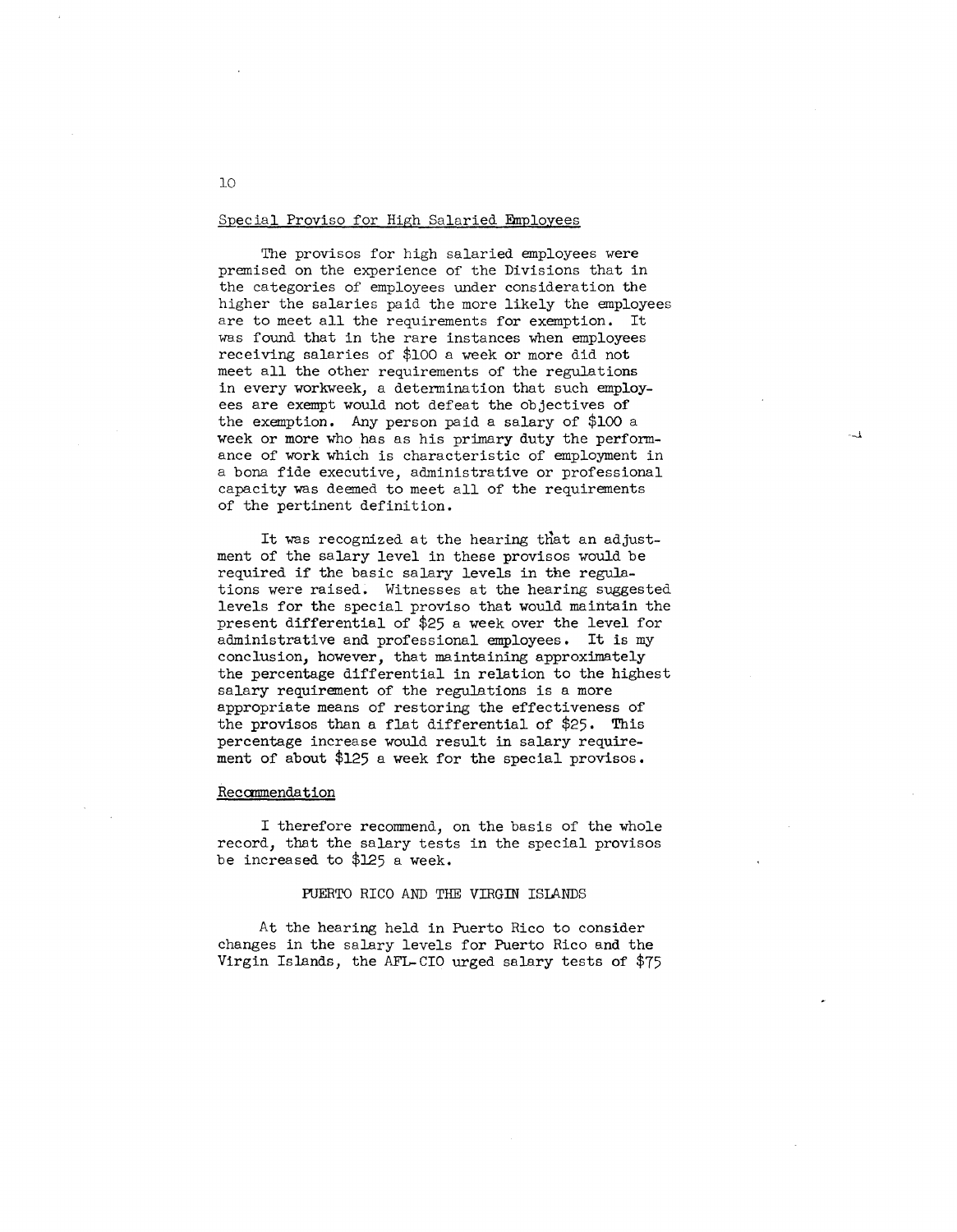a week for executives,  $$350$  a month  $($81$  a week) for administrative and professional employees, and \$150 a week for the special provisos. Industry suggestions ranged from \$50 a week for executives and \$250 a month for administrative employees to increases on the same basis as those adopted for the mainland.

The Divisions' report, "Salaries in Puerto Rico and the Virgin Islands", contains data on salaries of exempt executive, administrative, and professional employees which were obtained by the Divisions' investigation staff in the course of normal investigations during the first 9 months of 1955. As on the mainland, the report provides direct evidence of the pertinent salary ranges for these employees.

#### Summary of the Survey Data

The survey shows that 9 percent of the executive employees on the Islands were paid less than \$50 a week. In establishments with 1 to 19 employees, 13 percent of the executives were paid under \$45 a week, and in towns under 10,000 population, 12 percent were paid less than \$45 a week. The distribution by industry shows 10 percent of executives paid less than \$50 a week in both trade and manufacturing.

The survey data do not permit detailed groupings by size of establishment, industry, and size of city for administrative and professional employees. For the Islands as a whole, 10 percent of the persons found exempt as administrative employees were paid less than \$55 a week, and 11 percent of the profes\_ sional group were paid under \$60 a week.

It is my conclusion that, for the Islands, the survey data indicated salary levels of \$45 to \$50 a week for executives and \$55 to \$60 a week for administrative and professional employees.

#### Ad,justment of Survey Data

Since the period of the survey, wages on the Islands have risen substantially. In view of the recent economic development of the Islands and the  $-1$